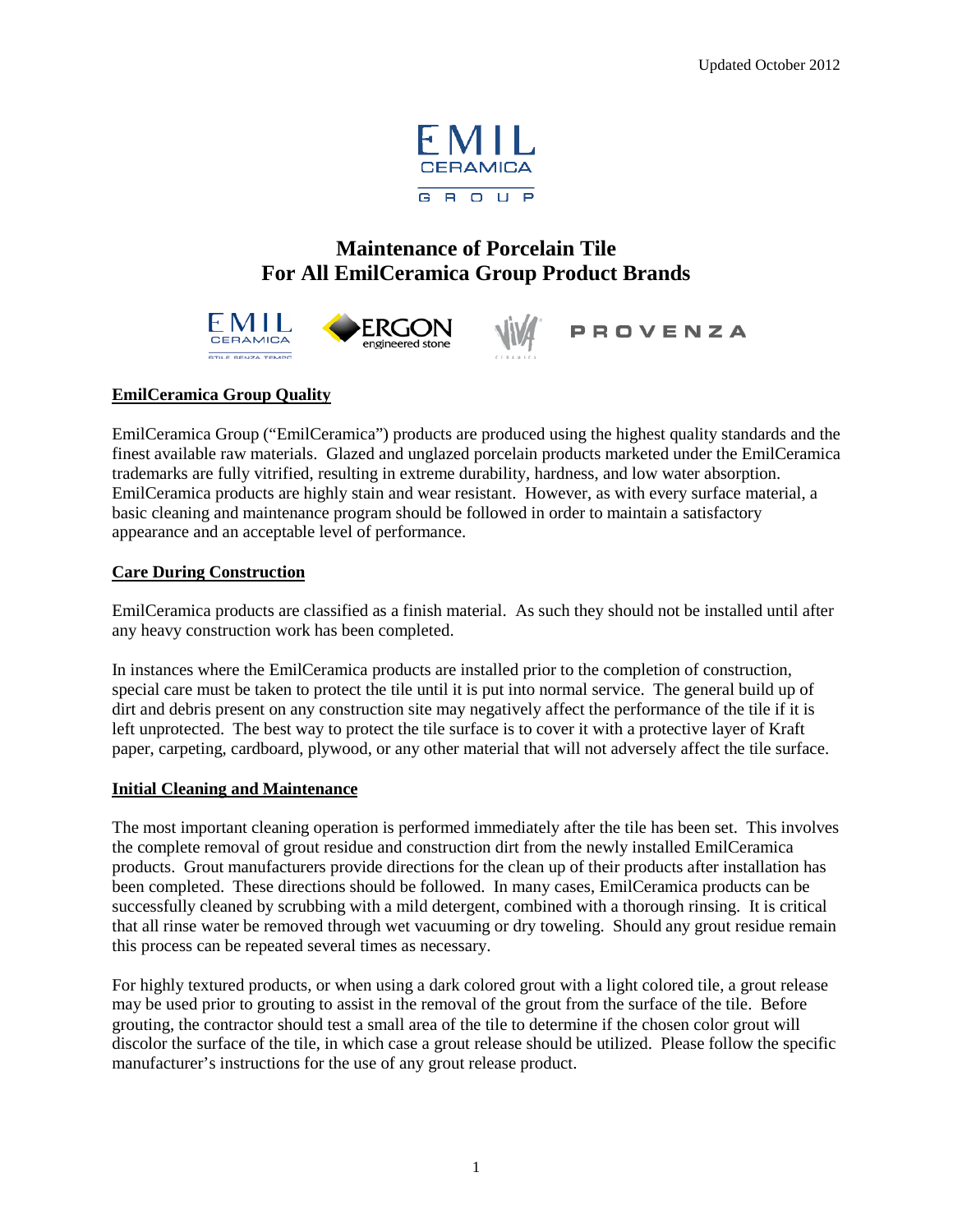## **Surface Coatings**

The inherent density and low water absorption of all EmilCeramica porcelain products ensure a product that is easy to maintain. EmilCeramica products do not require the use of sealers or waxes. These surface coatings may actually negatively affect the performance of the tile.

In some instances where an unglazed, polished porcelain product is used in an area subject to excessive exposure to dirt, a penetrating type sealer may be used. A penetrating sealer is designed to fill the microscopic pores created during the polishing process. It is not designed to coat the surface of the tile. We recommend that all sealers be tested in a small inconspicuous area before general use on the floor. Please ensure you follow the manufacturer's instructions when using a penetrating sealer and do not allow the sealer to dry on the surface of the tile.

## **Regular Maintenance**

The inherent technical characteristics of EmilCeramica products ensures that they will be relatively easy to maintain and should provide years of enjoyment. Many general purpose cleaners that are readily available are acceptable for use on EmilCeramica products. It is important that the cleaner has a non-oil, non-animal fat, non-soap base. These components can leave behind an invisible residue which can trap dirt. It is also important that the tile receives a thorough rinsing with clean water after the cleaning process has been completed.

The general cleaning steps for EmilCeramica products can be summarized as follows:

1. Remove all loose debris from the tile by sweeping with a soft bristle broom or vacuuming.

2. Any spills should be wiped up as quickly as possible.

3. Apply the recommended amount and dilution of the appropriate cleaner to the tile. Allow the cleaner to remain on the tile for short period of time (at least 5 minutes).

4. For unpolished tile, scrub with a nylon pad or soft bristle brush. For more heavily soiled floors a floor machine equipped with a nylon pad or bristle brush may be used. For polished tile, wipe or mop with a nonabrasive mop or cloth.

5. Remove the dirty cleaning solution and water with a wet vacuum or mop. Thoroughly rinse the tile with clean water and remove with a wet vacuum, mop, or towel. It is absolutely essential for all detergent residues to be completely removed from the tile. Any remaining detergent residue can dry on the tile and form a coating which can trap dirt and be very difficult to remove. The tile should be rinsed several times if necessary to remove all detergent residue.

The frequency and timing of any maintenance program is dependent on the specific characteristics of each tile application. Factors such as foot traffic, environmental conditions and product color should be considered when planning your maintenance schedule. In high traffic areas, or in areas subject to excessive exposure to dirt, a more frequent cleaning schedule may be necessary.